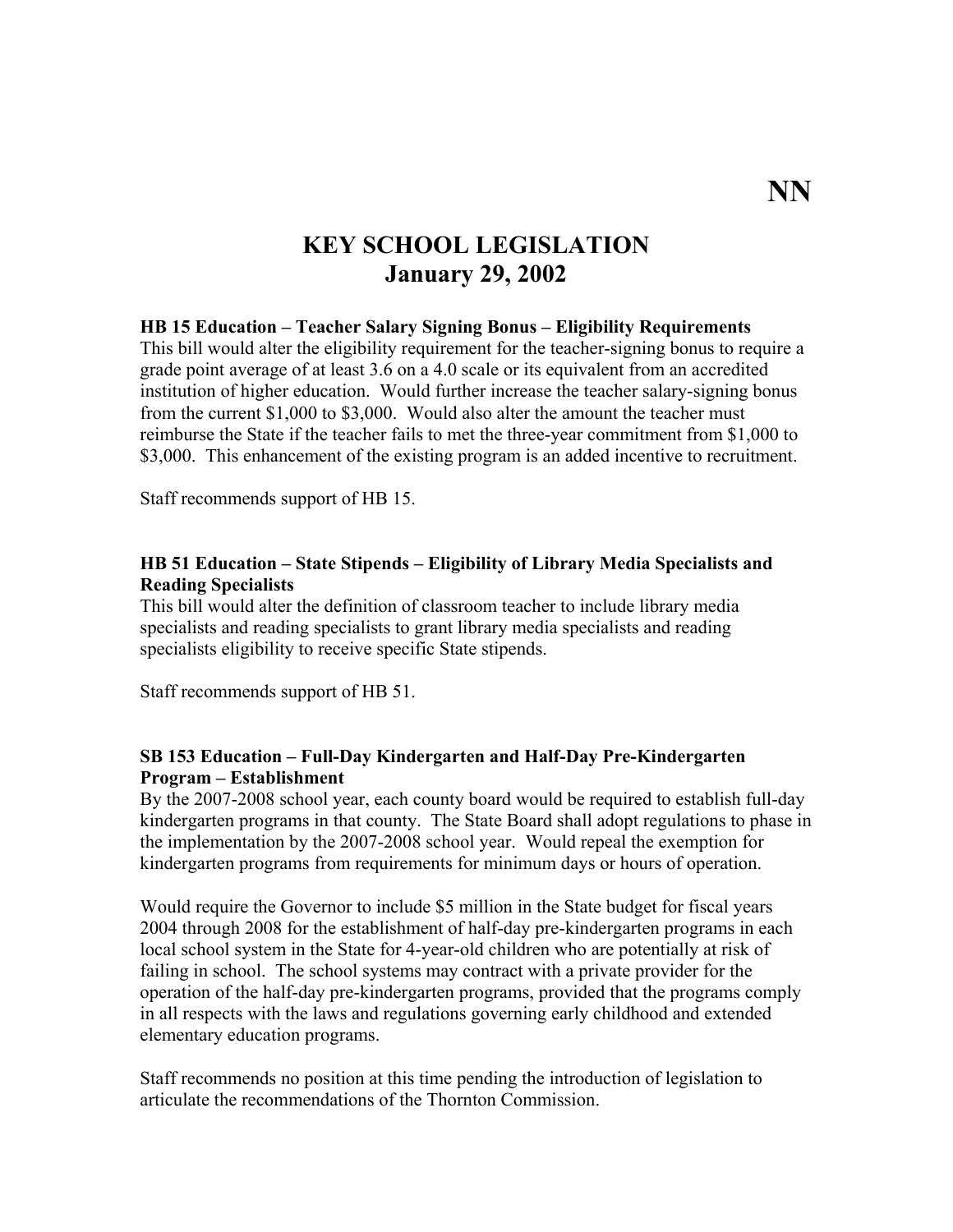## **SB 169 Teachers' Retirement and Pension Systems – Reemployment of Retired Personnel**

This legislation expands the category of employees who may retire and be rehired by a board of education without a penalty in their retirement benefit by adding assistant principals and guidance counselors. If passed, this legislation offers local boards additional staffing options in areas of shortage.

Staff recommends support of SB 169.

## **SB 186 Education – Children in Out-of-County Living Arrangements – Informal Kinship Care**

This legislation would alter the current residency or "domicile" law governing student enrollment. Residency with a guardian would be expanded to be defined as a "relative who exercises care, custody, and control over the child 24 hours a day and 7 days a week" to be referred to as "informal kinship care." Serious family hardships, upon which a superintendent "SHALL" admit a child are defined. Verification of said "kinship care" is achieved through submission of an affidavit specified in the bill and cites penalties for fraudulent use and notes the superintendent will remove the subject child.

The bill as presented requires no substantiation of the hardships cited, only the presentation of the affidavit.

Staff recommends that the presenter of the affidavit be required to present some evidence of the hardship as a companion requirement for admission, for instance, in the case of the death of a parent of the child, a copy of the death certificate.

Staff recommends that the affidavit language be amended to require supporting documentation of one or more of the hardships in paragraph (c)(IV) of the new language proposed for Section 7-101. If this is not attainable, the "SHALL" in line 22 of page 3 of the bill must be changed to the word "MAY." If some standards of verifiable hardship are not in place, the potential to a return to the conditions that preceded the "domicile" law are significant.

## **SB 233 (HB 290) Education – Negotiations Between Public School Employers and Employee Organizations**

This Administration Bill, through a few brief amendments to current law, completely revises the scope of what may be bargained and negates the role and decisions of the State Board of Education as the arbiter of school labor issues in Maryland. The language, "A PUBLIC SCHOOL EMPLOYER MAY NOT NEGOTIATE ANY MATTER THAT IS PRECLUDED BY APPLICABLE LAW," would have the converse effect of allowing the many items, declared illegal subjects of bargaining by the State Board, to be bargained. As they are not precluded by "law" but rather by Board decisions, issues such as class size and calendar would be on the table. This safeguard of the scope of collective